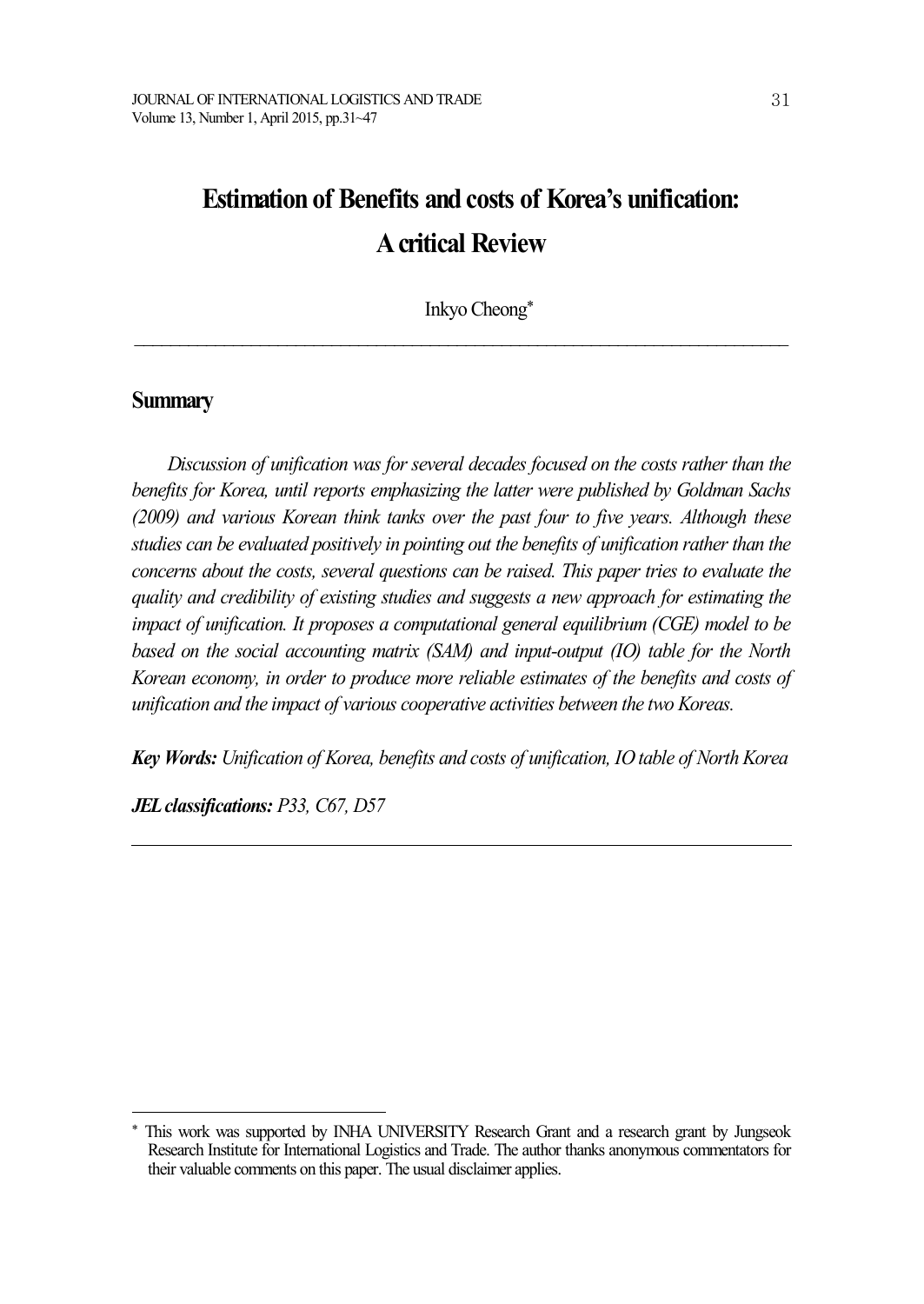# **1. Introduction**

At a 2014 New Year press conference, President Park Geun-hye of South Korea delivered a speech focusing on the merits of the unification of Korea, predicting that the country would collect huge economic gains amounting to daebak (a big economic windfall or hitting the "economic jackpot"). This could affect the attitude of Koreans toward inter-Korean unification, considering that unification costs have been widely regarded as the main issue so far. Although Koreans recognize that unification is the greatest challenge for their generation, it has not been clear to them whether it will be a blessing (an "economic jackpot") or an additional serious national burden in supporting the per capita income of North Korean residents and building social infrastructure.

A Unification Preparation Committee was organized by the government in mid-2014, about six months after the President's remarks, with its main duty being to discuss various issues regarding inter-Korean unification. Most of its members are experts on diplomatic and political issues, with a supporting group of government officials and think tank researchers. Several criticisms have been raised regarding human structure of this committee. Some of the issues raised are that its role and purposes are too vague and that no clear group of experts exists to examine issues related to economic integration and realizing any possible economic "jackpot." Its functions could also overlap with those of many other national organizations. 1)

For several decades, discussion and research on unification was focused on the costs rather than the benefits for Korea. However, after Goldman Sachs published a report in 2009 on the benefits of unification, national think tanks such as the Korea Institute of International Economic Policy (KIEP) began to focus on these positive aspects. While their studies make a contribution in considering more than just the cost concerns about unification, several questions can be raised about this research. This paper tries to evaluate the quality and credibility of these studies and suggests a new approach for estimating the benefits and costs of unification.

<sup>1)</sup> The Ministry of Unification, Korea Institute for National Unification, and the Advisory Council on Democratic and Peaceful Unification have similar functions.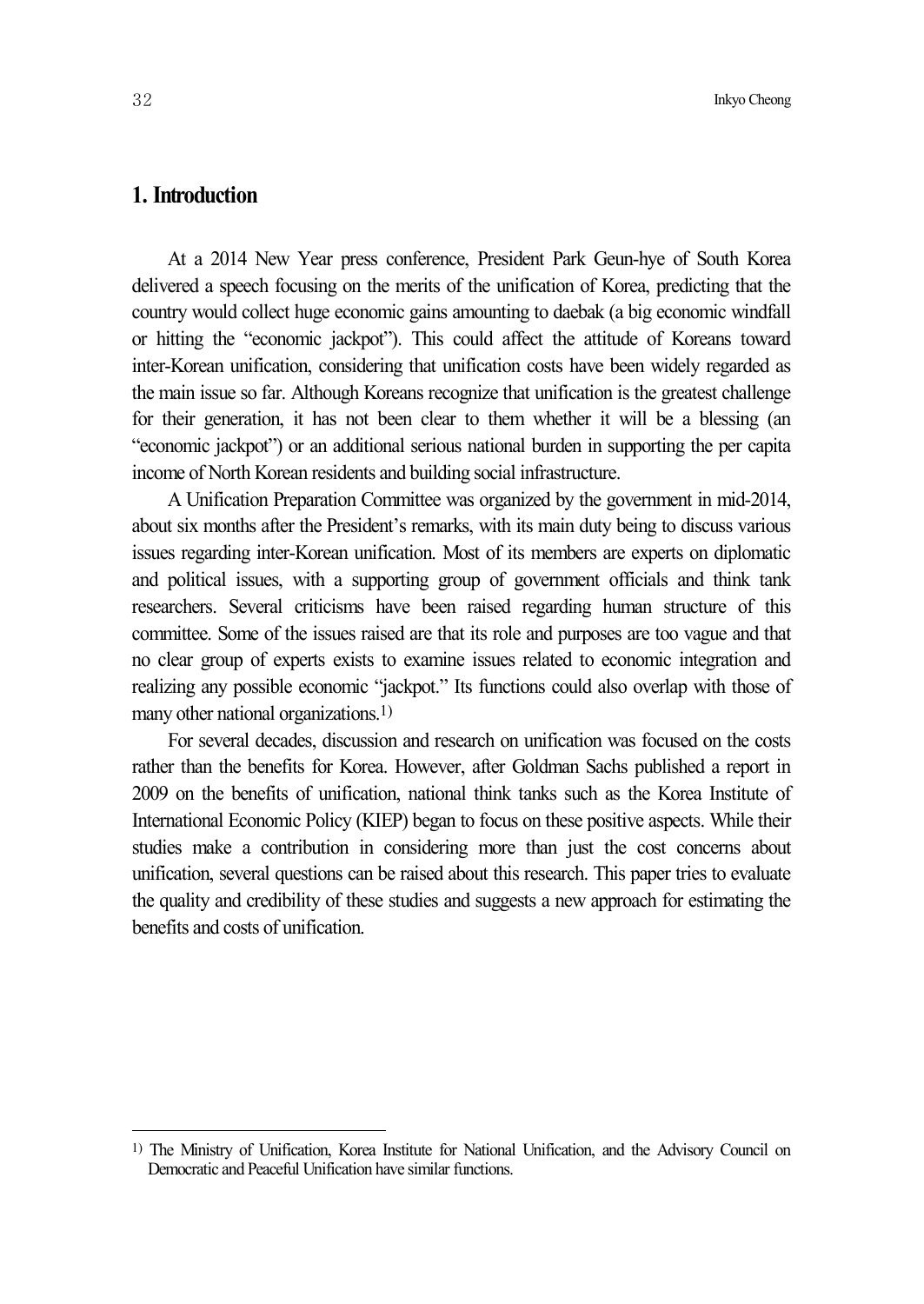## **2. Existing Studies on the costs andBenefits of Korean Unification**

## *2.1 Summary of Existing Studies*

There exists a wide range of estimates on the costs of unification from Korean and foreign economists. After the process of German unification following the collapse of the Berlin Wall in 1989, economists commenced studying the costs of Korean unification in the 1990s. Lee (1994), Jung (1996), and Nol and et al. (1997) are examples of early studies. Many studies were undertaken over the past decade, but no progress was made in the methodology of estimation.

Most of these previous studies contain estimation problems through their failure to consider the method of unification, unification processes, and the dynamic development of an integrated economy (Lee and Kim, 2012). The wide range of estimated costs in itself has made Korean people more pessimistic toward unification, apart from the generally high estimates themselves. For example, drawing from the experience of the German unification process, Choi (2011) estimated that 10-12% of South Korea's GDP would be required for 10 years after unification to raise the income level of North Korean people to 80-90% of that of South Koreans.

The total cost estimated by Korea Development Institute (KDI, 2010) was US\$322 billion for 2011-2040 under the assumption of a gradual unification, which rises to US\$2 trillion 140 billion for 30 years after unification should North Korea collapse suddenly. Wolf (2010) estimated US\$1 trillion 700 billion to be expended in improving the North Korean economy to a stage similar to that of South Korea and US\$62 billion in doubling North Korea's per capita income. The estimates by Beck (2010) were US\$2 trillion in increasing North Koreans' per capita income to 80% of that of South Koreans over 3 decades, which rises to US\$3-5 trillion in the worst case.

#### **Table 1.**

Examples of Existing Studies on the costs of Unification

| <b>Author</b>          | <b>Target income, assumptions</b>                                         | <b>Estimates of unification costs</b>                |
|------------------------|---------------------------------------------------------------------------|------------------------------------------------------|
| Lee, Youngsun $(1992)$ | 60% of South Korea's (SK)<br>economy for 40~50 years after<br>unification | US\$841 billion for 40~50 years<br>after unification |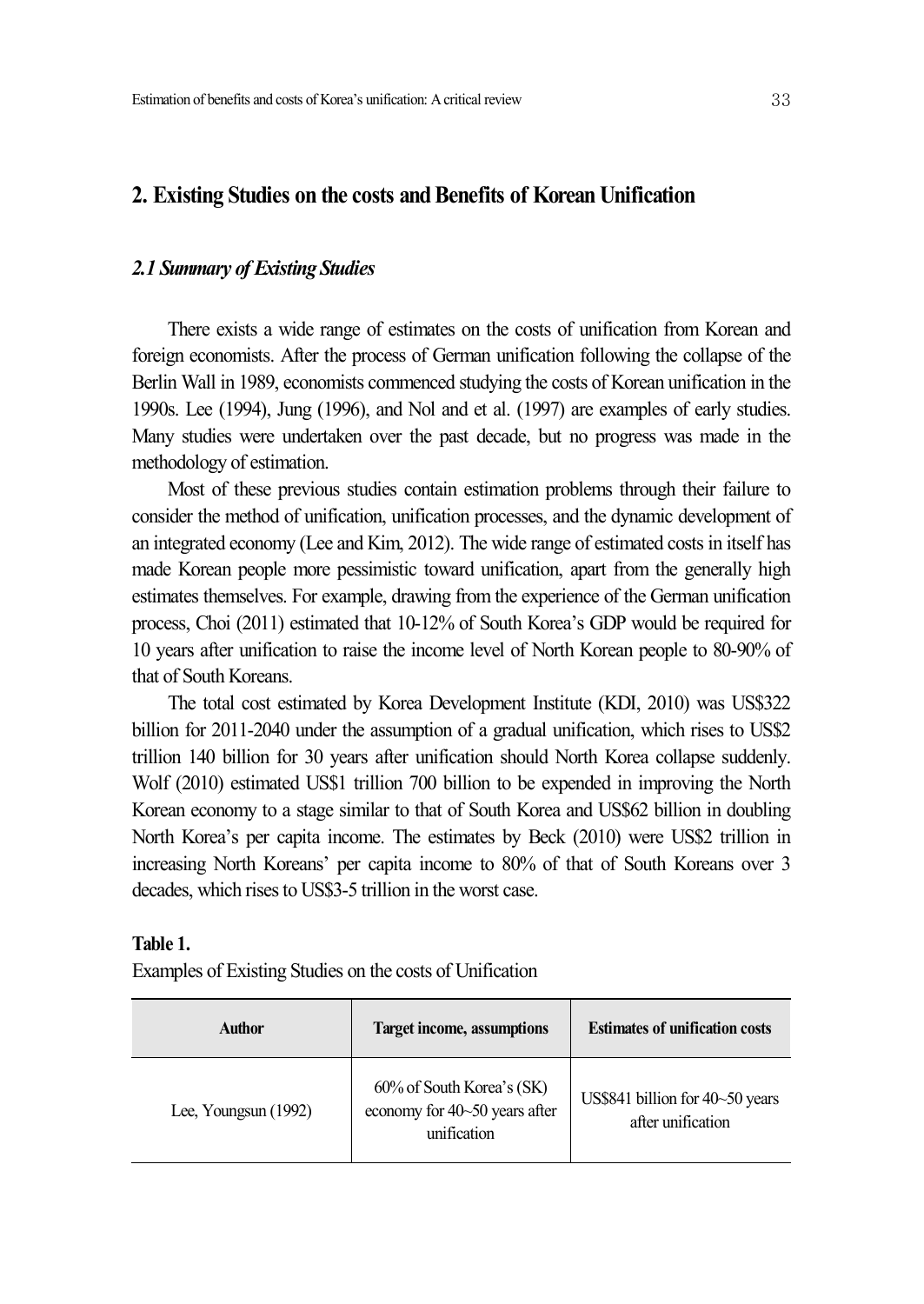| <b>Author</b>         | <b>Target income, assumptions</b>                                                                    | <b>Estimates of unification costs</b>                                                                                                   |  |  |  |
|-----------------------|------------------------------------------------------------------------------------------------------|-----------------------------------------------------------------------------------------------------------------------------------------|--|--|--|
| Park, Suksam (2003)   | Costs of investment for NK<br>social and economic<br>infrastructure                                  | Gradual unification: 870 billion<br>Korean Won (KRW) per year<br>Sudden collapse: 35 trillion<br>KRW per year                           |  |  |  |
| <b>RAND</b> (2005)    | Total cost for achieving NK<br>income up to par that of SK                                           | $60-795$ trillion KRW for 5<br>years after unification                                                                                  |  |  |  |
| <b>SERI</b> (2005)    | Support 10% of NK GDP for<br>2015~2025                                                               | Total 546 trillion KRW for 10<br>years                                                                                                  |  |  |  |
| Shin, Changmin (2010) | Additional unification cost<br>when the unification is delayed                                       | US\$616.1 billion for 10 years<br>after unification (2010 year)                                                                         |  |  |  |
| Beck, Peter (2010)    | 80% of SK economy. Costs for<br>30 years                                                             | German: US\$2 trillion<br>Vietnam/Yemen (war) : 3~5<br>trillion US\$                                                                    |  |  |  |
| Wolf(2010)            | Total cost for achieving NK<br>income up to par that of SK                                           | US\$1.70 trillion                                                                                                                       |  |  |  |
| <b>KDI</b><br>(2010)  | Total cost for achieving NK<br>income up to par that of SK for<br>2011~2040                          | Gradual unification: US\$322<br>billion for 30 years<br>Sudden collapse: US\$2.140<br>trillion for 30 years                             |  |  |  |
| Cho, Dongho (2010)    | Costs of investment for NK<br>social and economic<br>infrastructure                                  | $6\text{--}14\%$ of SK GDP                                                                                                              |  |  |  |
| Choi, Junwook (2011)  | Total cost for achieving NK<br>income up to par 80-90% of SK<br>for 50~60 years after<br>unification | 7~12% of SK GDP for 10 years<br>after unification (2008 year,<br>122 trillion KRW)                                                      |  |  |  |
| KINU (2011)           | Costs of transforming NK into<br>market economy                                                      | 5 trillion KRW $\sim$ 22 trillion<br>KRW for 20 years. 3~7 times<br>the unification costs of<br>Germany (exchange rate, price<br>level) |  |  |  |
| Lee Kim $(2012)$      | Costs of investment in NK<br>social and economic<br>infrastructure                                   | Qualitative assessment, not<br>quantitative                                                                                             |  |  |  |

Source: Summary by the author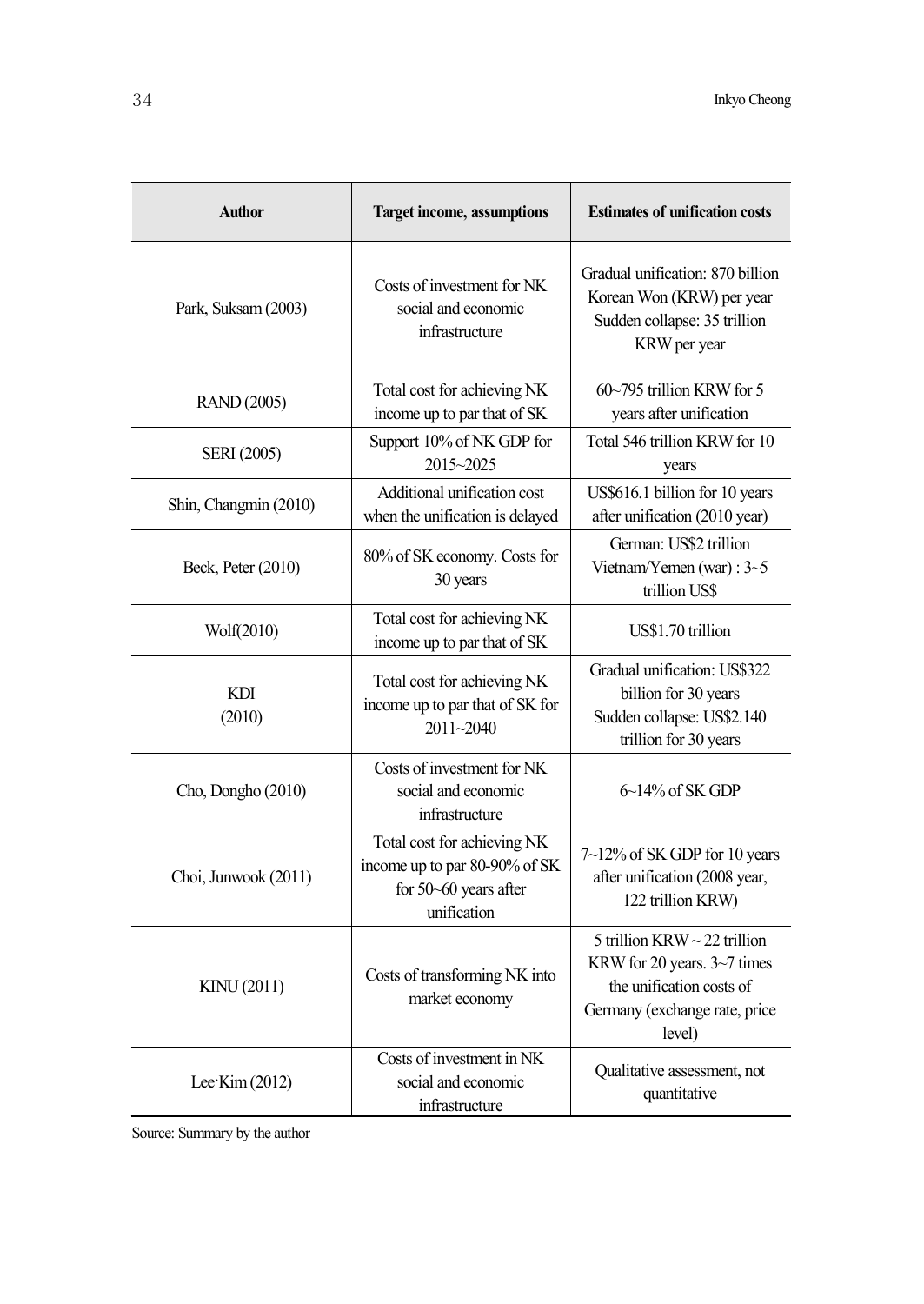Kim (2014) presented a more elaborate and balanced argument in estimating the costs of unification by considering the likely benefits from expanded markets due to an integrated economy and a boom in economic activity over time after unification, although chaotic social and economic conditions are inevitable. Kim and et al. (2008) analyzed the dynamic evolution of transitional countries after the collapse of the Berlin Wall, arguing that more detailed research on the process of such transited economies is required, and that economic reformand liberalization in North Korea will be key in reducing the costs of unification and smoothing the unification process.

Most of the existing economic studies regarding inter-Korean unification are estimations of the costs of unification benchmarked by the experience of German unification. Depending on the assumptions made as to the unification scenario and economic data for North Korea, estimates of the costs of unification range from US\$73.2 billion (Lee, 2003) to a maximum of US\$5 trillion when assuming a war such as in the case of Yemen (Beck, 2010). However, recent studies present the benefits of unification as outweighing the costs. Goldman Sachs (2009) reports US\$1 trillion gains for South Korea based on the synergistic effects of South and North economies after unification. Sung (2014) estimates that unification would bring 16%p GDP growth for North Korea during 2016-2030 annually and 1%p GDP growth for South Korea in the same period.

#### *2.2 Benefit and cost Factors of Unification*

The benefits and costs of unification will be substantially different depending on critical factors such as the method of unification. In the case of a sudden collapse of North Korea, it is not easy to pre-estimate the costs of unification, since the situation after collapse is not foreseeable and could be changed by several factors. Economic problems such as a shortage of necessities will be a basic issue, but many social and political problems including refugees will emerge. Although previous experiences such as German unification can act as a reference, it is difficult to imagine that a similar unification process will occur in Korea.

Although unification is one of most important values for Koreans, an economically efficient transition is desirable for the Korean people as well as the whole Korea, considering the burden of unification costs from chaos and the current economic situation, which is growing slowly. The fact that there is no consensus as to the estimated costs of unification makes it difficult for Koreans to judge the value of unification. While the many factors involved in estimating the costs of unification under various scenarios render the process complex, a lack of information about the North Korean economy has been a major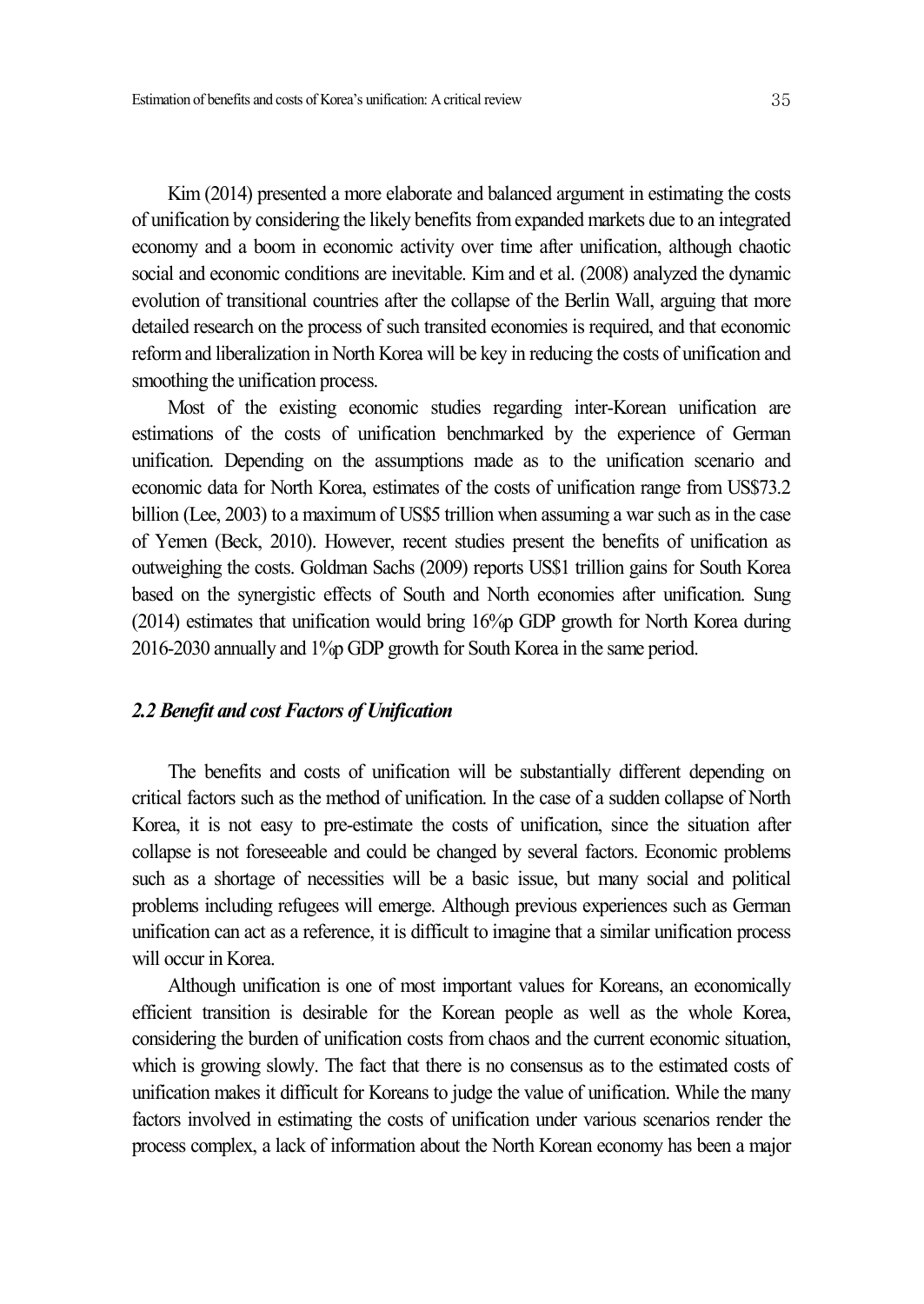reason for the lack of progress in estimating the costs of unification.

Although optimistic prospects for unification have been raised recently, these estimates are substantially affected by the unification scenarios. No concrete data and information on the economy of North Korea are available. Unification and economic integration require a long-term process to be implemented in stages. German unification has taken longer than two decades, and it is indeed still in progress. Thus, Korean unification cannot be accomplished all at once; it demands a substantial length of time and extensive diplomacy. Sung (2014) assumes that many young men will be discharged from the military forces of both Koreas and they will reinforce the labor supply in industrial sectors, contributing to economic growth. However, the study does not investigate whether the industrial base in North Korea has the capacity to accommodate more workers in terms of aspects such as technology, logistics, energy, and markets.<sup>2)</sup>

Whether North Korea has the capacity to produce marketable products is not clear. How rapidly the North Korean economy can be transformed into a market system will be a critical element in determining the benefits and costs of unification. More specifically, in order to export products, North Korea will require access to foreign markets. The assumption is made that if South Korea's economic system and practices are extended into North Korea, and all their legal and economic systems are integrated after unification, no trade issues regarding exports by North Korea will arise. This is too optimistic and is not realistic in many aspects. Social and political turmoil will work against the benefits of unification. It should be emphasized that unification cannot be realized overnight and that no "master plan" prepared in advance will be workable.

Economic integration preceded political integration in Germany. Immediately after Germany was divided into East and West, both parties began to trade with each other under the heading of internal German trade; production cooperation began00 in 1960. Negotiations were undertaken 34 times on science, technology, culture, environment, among others, during the 15 years between 1972 and 1987. East Germany was one of the more advanced industrial countries of Eastern Europe and had well-trained human resources. The per capita income of East Germany was US\$6,749, the highest recorded among socialist countries. Industrial bases in East Germany were organized in provincial administration units (Kombinat) and goods produced under the socialist planning system were allocated through a distribution system (Handelsorganisation). East Germany's international trade was divided between socialist countries and market economies in the ratio 2:1, and more than 90% of its overall trade was with Russia (Soviet Union) and West Germany. West Germany accounted for the lion's share of East Germany's trade with

<sup>&</sup>lt;sup>2)</sup> Regarding poor infrastructure in North Korea, refer to BusinessKorea(2015).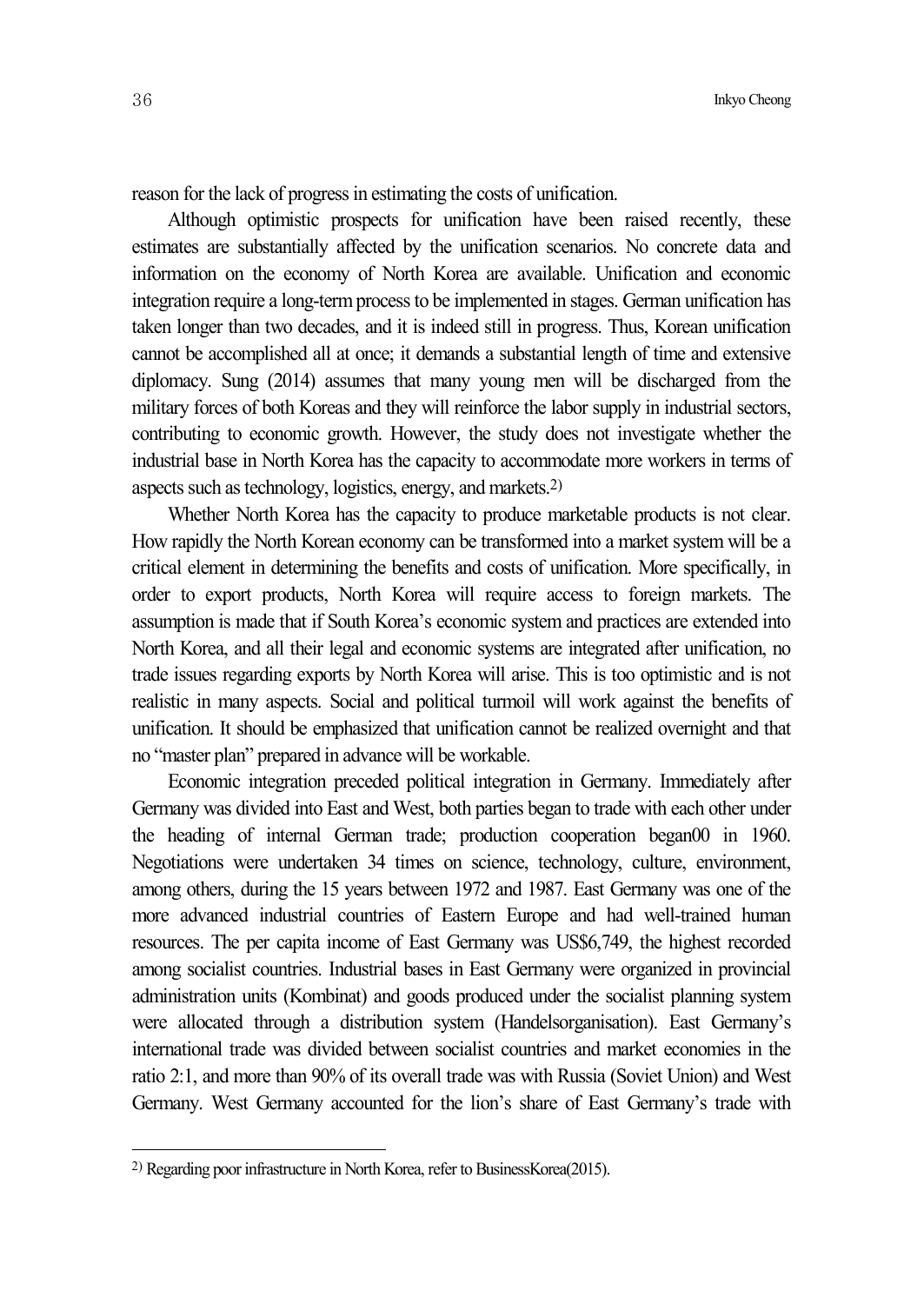market economies, but its dealings with East Germany comprised less than 2% of West Germany's total trade. As its neighboring socialist economies worsened and trade deficits widened, East Germany came to depend more heavily on West Germany.

# **Table 2.**

Trade share of East Germany in the 1980s

(unit: %)

|       | <b>Allsocialist</b><br>countries | (Russia) | <b>Entire market</b><br>economy | (West Germany) |  |
|-------|----------------------------------|----------|---------------------------------|----------------|--|
| share | 66                               | 64       | 34                              | 28.4           |  |

Source: Park, Sungjo(2014)

Although Germany spent US\$2 trillion for its unification, it was able to save costs due to favorable international conditions when the Berlin Wall collapsed, since the economic system of East Germany was similar to that of a market economy due to its support by West Germany. It is difficult to accept that Korea should anticipate such a situation will exist. Before the World Trade Organization (WTO) was launched in 1995, multilateral trading rules were generally much less stringent under the General Agreement on Tariffs and Trade (GATT) than that of the WTO. External economic issues will certainly be raised by foreign partner countries and international organizations such as the WTO. No one can be sure that South Korea's international status, such as WTO membership, will automatically be extended to North Korea. In many aspects of international trade, the current situation for North Korea is thus different from that of German unification, where the economic system of East Germany was almost compatible with GATT through itssupport by West Germany, although the former was a socialist country.

It is worth discussing North Korea's economic laws, focusing briefly on their non-market elements. As a socialist country that is controlled by the planning agency in a central party, North Korea does not have a systemic legal infrastructure and the degree of codification of its common law is low, compared with other countries. Its laws have the characteristics of symbolic declarations that do not target rulings for specific cases. Moreover, guidelines laid down by its leaders are regarded as the highest rules for citizens and government officials; the laws can thus effectively be changed by remarks made by these leaders. This implies that North Korea's system of rule violates the principle of constitutionalism. The fact that its laws are regarded as political measures is likely to damage the objectivity and fairness of its legal system in terms of constitutional rule.

The legal framework governing North Korea's external economic affairs comprises 54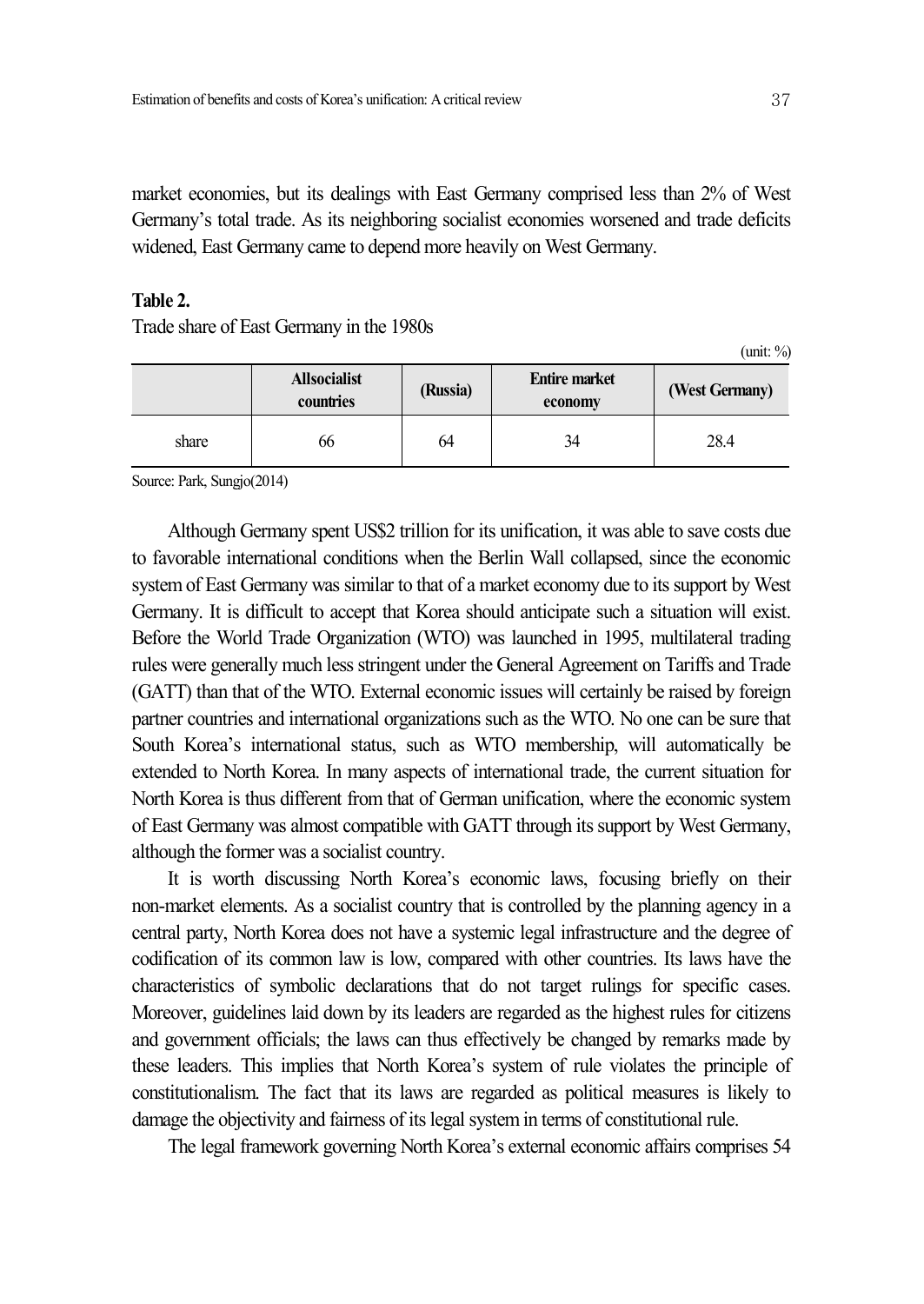laws including regulations for foreign investment, economic zones, customs, economic contracts, trade processes, rules of origin, and intellectual property rights. 3) Although it has a legal system for external business, many elements of its laws are incompatible with those of a market system. The North Korean economy is based on a planned economic system (Article 34 of the North Korean constitution), with which its laws on trade abide. Trade contracts are made according to the planned economic system(article 5 of the law on trade) and the government is supposed to mediate all international trade. While private economic activity is permitted domestically as a small part of the North Korean economy, international trade is only permitted by governmental agencies or organizations and not by private people. In addition, private companies are not permitted in North Korea. Based on these facts, it can be said that North Korea's legal system is fundamentally different to a market economic systemwith regard to international trade.

# **3. Critical Review of Studies of the Benefits of Unification**

#### *3.1 Studies by Goldman Sachs and KIEP*

It is possible for researchers to estimate the costs of unification using several approaches that range from a target income method to a computational general equilibrium (CGE). An example of a simple approach would be to set a target income for the North Korean people, with additional considerations for building basic infrastructure in North Korea. Estimates of this kind can be found in Beck (2010), Choi (2011), and Lee and Kim (2012). Studies of Korean unification costs using a CGE model include those of Noland (1996), Noland and et al. (1998), Korea Institute of Unification (2011), and KIEP (2014).

KIEP (2014) tries to incorporate aspects such as the growth of production factors (land, labor, and capital) and market expansion due to unification using a CGE model. In case of labor, the study assumes that more workers will be available due to a reduction in the number of military personnel, leading to an improvement in the productivity of North Korean workers when the two countries are united. The study adopts several scenarios in which the North, as part of a united Korea, joins several free trade agreements (FTAs) including the Trans-Pacific Partnership (TPP). It predicts that Korea will enjoy about 3% GDP growth 20 years after unification, supporting the current government's proposition that unification will be beneficial for the country, although the estimates obtained do not

<sup>3)</sup> The laws can be found at the Information Center on North Korea (under Korea's Ministry of Unification), which can be accessed at http://library.unikorea.go.kr/search/DetailView.ax?sid=1&cid=225395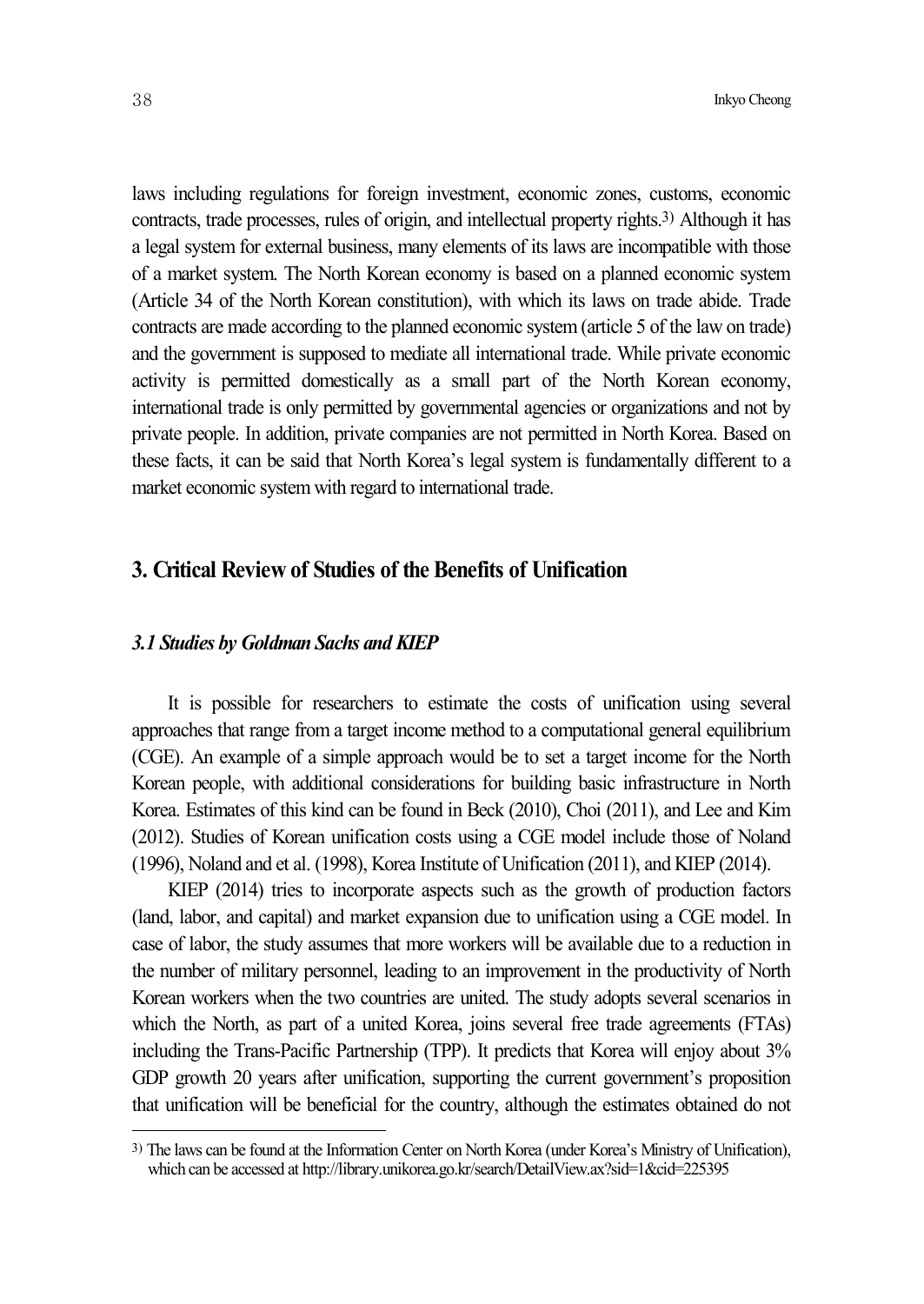show "economic jackpot".

Since KIEP is a national think tank that supports policy formulation and collaborates with policy makers, the impact of its findings on a specific issue tends to be critical in Korea. Since Goldman Sachs (2009) reported that unification would bring significant economic gains for Korea rather than a burden in supporting the North Korean people, Korean opinion leaders became interested in the background for Goldman Sachs' optimistic viewpoint. Goldman Sachs (2009) projects that: "The GDP of a united Korea in USD terms could exceed that of France, Germany, and possibly Japan in 30-40 years, should the growth potential of North Korea, notably its rich mineral wealth, be realised." (Goldman Sachs 2009, p.1) "We [Goldman Sachs] believe that the integration costs of South and North Korea could be reduced to an affordable level, if backed by appropriate polices  $\cdots$ We estimate that output growth and currency appreciation under the flexible rate regime, together with annual transfers of 1% of GDP fromthe South, could shorten the time needed to reach half the income level of South Korea to 13 years" (Goldman Sachs 2009, p.20), as illustrated in Figure 1.



Source: Modified from the Exhibit 24 (p.20) of Goldman Sachs (2009)

#### **Figure 1.**

Illustrative scenario of a North-South income convergence (Number of years for North Korea's per capita income to reach half of the South Korean level)

This optimistic conclusion was based on four main factors: (1) North Korea's labor force, (2) economic cooperation with South Korea, (3) economic gains from the transformation from a planned socialist system to a market economy, and (4) the growth potential of the mineral sector. The most critical element of these is the calculation of the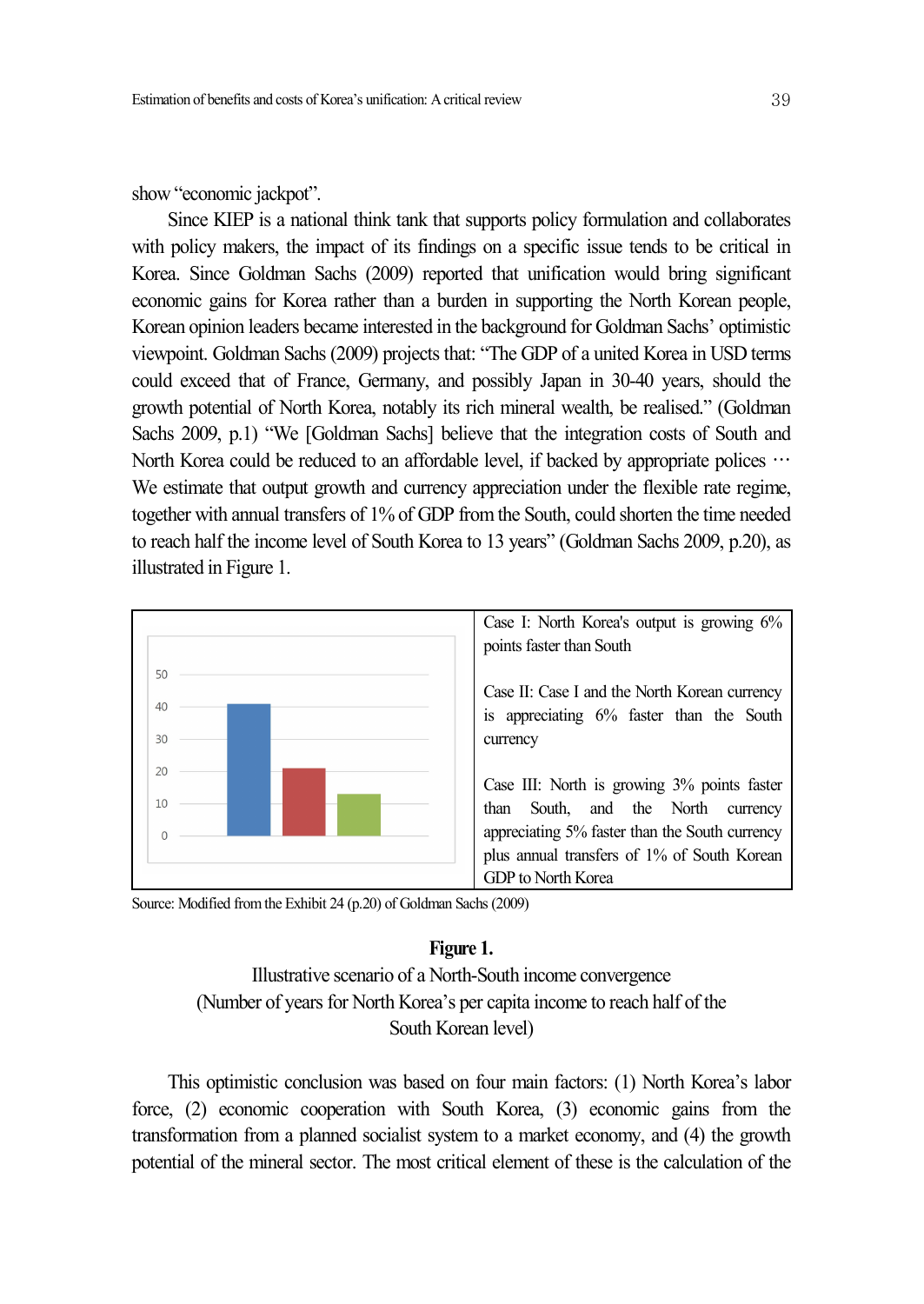benefits of unification in the mineral sector, achieved by breaking the economy of North Korea down into a mineral sector and a non-mineral sector.

The report states, "We convert the mineral wealth to financial assets equivalent to its NPV [net present value]. This effectively means that North Korea sells the mineral wealth to strategic investors at the NPV price and invests the proceeds in long-term bonds. We assume 3% inflation-adjusted annual returns from the bonds through to 2050. We also assume that North Korea earns 15% of mined minerals as wages paid by strategic investors." This represents Goldman Sachs' financial approach to Korea's unification as an international investment bank; it lacks a consideration of the structural problems in North Korea's industry and trade and ignores the prospect of changes in world mineral prices. Moreover, the Goldman Sachs report ignores the fact that economic gains compared with extraction costs differ across natural resources. In most cases, higher returns have been made for petroleum and gas, with poor performances for minerals such as manganese, zinc, and lead, in which North Korea is rich.

#### *3.2 Critical Analyses of Studies by Goldman Sachs and KIEP*

Considering the high costs of extraction, the low quality of minerals and ores, and the poor logistics infrastructure in North Korea, it was reported in KDI (2013) that the value of natural resources and labor forces was being overestimated. KDI (2013) states that "North Korea has rich mineral resources, but researchers can recognize that the value of these has been overestimated when more detailed assessment is made. It can be concluded that the development of natural resources cannot be a leading growth sector in North Korea, even though it has a high reservoir" (KDI 2013, pp. 9-10), here criticizing the argument of Goldman Sachs (2009, p.1) that "The conceptual framework is to convert the mineral wealth to financial wealth and estimate three sources of income: the converted financial assets, their investment returns, and wage income frommineral extraction."

Compared with Goldman Sachs (2009), KIEP employed a recursive CGE model that can incorporate industrial structures and trade issues including joining several FTAs under various scenarios. While the CGE model has many merits as an economic forecasting model, it requires a great deal of data and parameter information in running simulations. The heart of CGE estimation is the input-output (IO) table on which researchers base the analysis, with trade models incorporating the IO tables of all the relevant economies.

It seems that the KIEP researchers had problems in setting up the North Korean economy in the CGE model since North Korea has not published its IO tables and there is very limited information on its economy. KIEP adopted version 8.1 of the Global Trade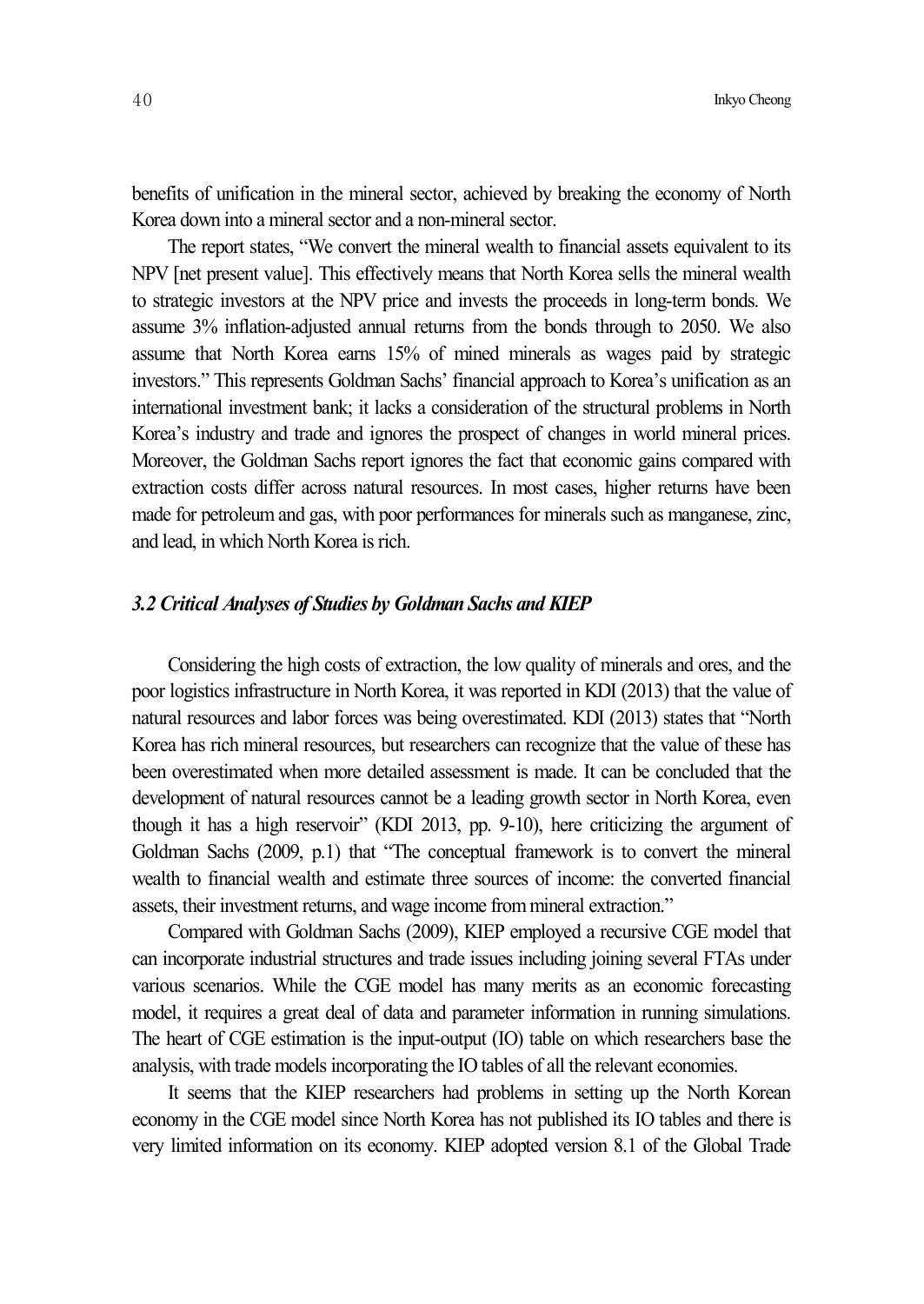Analysis Project (GTAP) database, which Purdue University has maintained since 1991. The GTAP database covers 129 countries/regions/economies, but North Korea could not be included. Because of this, KIEP needed to choose a country that is similar to North Korea in economic size and industrial structure.

According to KIEP (2014), Tanzania could be chosen as a proxy for the economy of North Korea, since the country is similar in economic size to North Korea and its major industry is the mining sector. However, KIEP (2014) tried to prepare a better proxy by selecting "Rest of East Asia" in the database, assuming that this region implicitly covers Macao and North Korea. KIEP (2014) wrote, "Since the economic size of Macao is small and the country trades heavily with China, most of Rest of East Asia in the GTAP database could be regarded as North Korea." However, the industrial structure of the Rest of East Asia is quite different to that of North Korea (Table 3) as estimated by the Bank of Korea in 2014. In addition to this, the GDP of the region is more than two times that of North Korea, which is about US\$30 billion as of 2013.

#### **Table 3.**

| Country/region                           | <b>Rest of East</b><br>Asia |                        | <b>Korea</b>    |                        | China           |                                | <b>Other Developing</b><br><b>Countries</b> |                        |
|------------------------------------------|-----------------------------|------------------------|-----------------|------------------------|-----------------|--------------------------------|---------------------------------------------|------------------------|
| Units                                    | Million<br>US\$             | <b>Share</b><br>$(\%)$ | Million<br>US\$ | <b>Share</b><br>$(\%)$ | Million<br>US\$ | <b>Share</b><br>$\binom{0}{0}$ | Million<br>US\$                             | <b>Share</b><br>$(\%)$ |
| Agriculture,<br>forestry,<br>fishery     | 3,011                       | 4.44                   | 59,255          | 2.59                   | 547,030         | 5.64                           | 1,958,851                                   | 6.73                   |
| Mining                                   | 2,218                       | 3.27                   | 5,233           | 0.23                   | 280,152         | 2.89                           | 2,053,870                                   | 7.06                   |
| Light industry                           | 5,534                       | 8.16                   | 151,667         | 6.64                   | 1,633,049       | 16.84                          | 2,911,957                                   | 10.01                  |
| Heavy industry                           | 8,169                       | 12.04                  | 891,861         | 39.03                  | 3,890,395       | 40.11                          | 6,080,883                                   | 20.91                  |
| Electricity,<br>gas, and water<br>supply | 2,215                       | 3.26                   | 45,970          | 2.01                   | 275,525         | 2.84                           | 956,434                                     | 3.29                   |
| Construction                             | 5,727                       | 8.44                   | 182,631         | 7.99                   | 793,431         | 8.18                           | 2,273,029                                   | 7.81                   |
| Other services                           | 40,986                      | 60.40                  | 948,317         | 41.50                  | 2,278,693       | 23.50                          | 12,852,476                                  | 44.19                  |
| Total                                    | 67,860                      | 100                    | 2,284,934       | 100                    | 9,698,274       | 100                            | 29,087,500                                  | 100                    |

#### Industrial Structure of the Rest of East Asia

Source: Calculated from the data in the GTAP version 8.1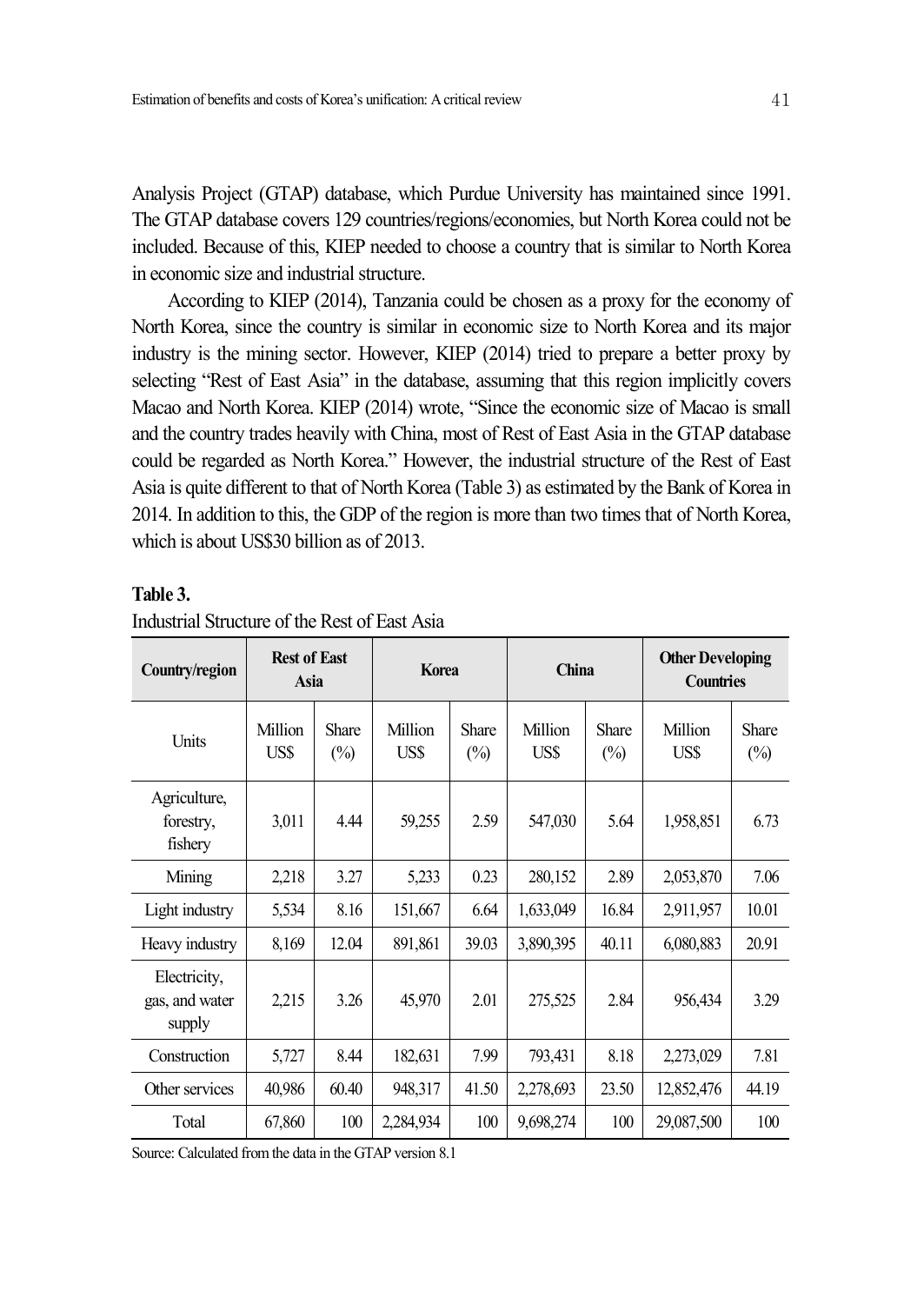$(\text{unit}: \%^{1})$ 

Table 3 was calculated from data on industrial structures in the GTAP for Rest of East Asia, Korea, China, and "Other Developing Countries" for reference. The share of agriculture, forestry, and fishery of the Rest of East Asia is lower than that of China and Other Developing Countries, while that of other services including sales, food and lodging, transportation, real estate, telecommunications, banking, and insurance is much higher than that of Other developing countries. The point that Rest of East Asia cannot be equated with North Korea becomes clear when comparing the share of industries in Table 3 with the estimations made by the Bank of Korea as seen in Table 4.

# **Table 4.**

|                                       | <b>North Korea</b> |      |      | <b>South Korea</b> |      |
|---------------------------------------|--------------------|------|------|--------------------|------|
|                                       | 2011               | 2012 | 2013 | 2012               | 2013 |
| Agriculture, forestry, fishery        | 23.1               | 23.4 | 22.4 | 2.5                | 2.3  |
| Mining                                | 14.6               | 14.0 | 13.6 | 0.2                | 0.2  |
| Light industry                        | 6.5                | 6.7  | 6.8  | 5.3                | 5.3  |
| Heavy industry                        | 15.4               | 15.2 | 15.4 | 25.7               | 25.8 |
| Electricity, gas, and water<br>supply | 3.1                | 3.5  | 4.1  | 2.1                | 2.3  |
| Construction                          | 7.9                | 7.8  | 7.8  | 4.8                | 5.0  |
| Other services2)                      | 29.4               | 29.4 | 30.0 | 59.5               | 59.1 |

North Korea's Industrial Structure

Note: 1) Share of industrial production value out of nominal GDP

2) Other services include sales, food and lodging, transportation, real estate, telecommunications, banking, and insurance

Source: Restructured based on the data in Bank of Korea(2014) "Estimation on 2013 North Korean economy"

# **4. A new approach for estimating Benefits and costs of Unification**

CGE models have been widely used for estimating the impact of economic integration. Since North Korea is one of the world's most closed economies in terms of international trade, an open trade policy in itself can bring substantial economic gains. Considering that a gradual unification will reduce unification costs and increase the benefits of unification, South Korea should promote such open policies in North Korea by demonstrating the economic gains that would follow from trade liberalization. For this, a simulation model will be necessary with correct data on North Korea.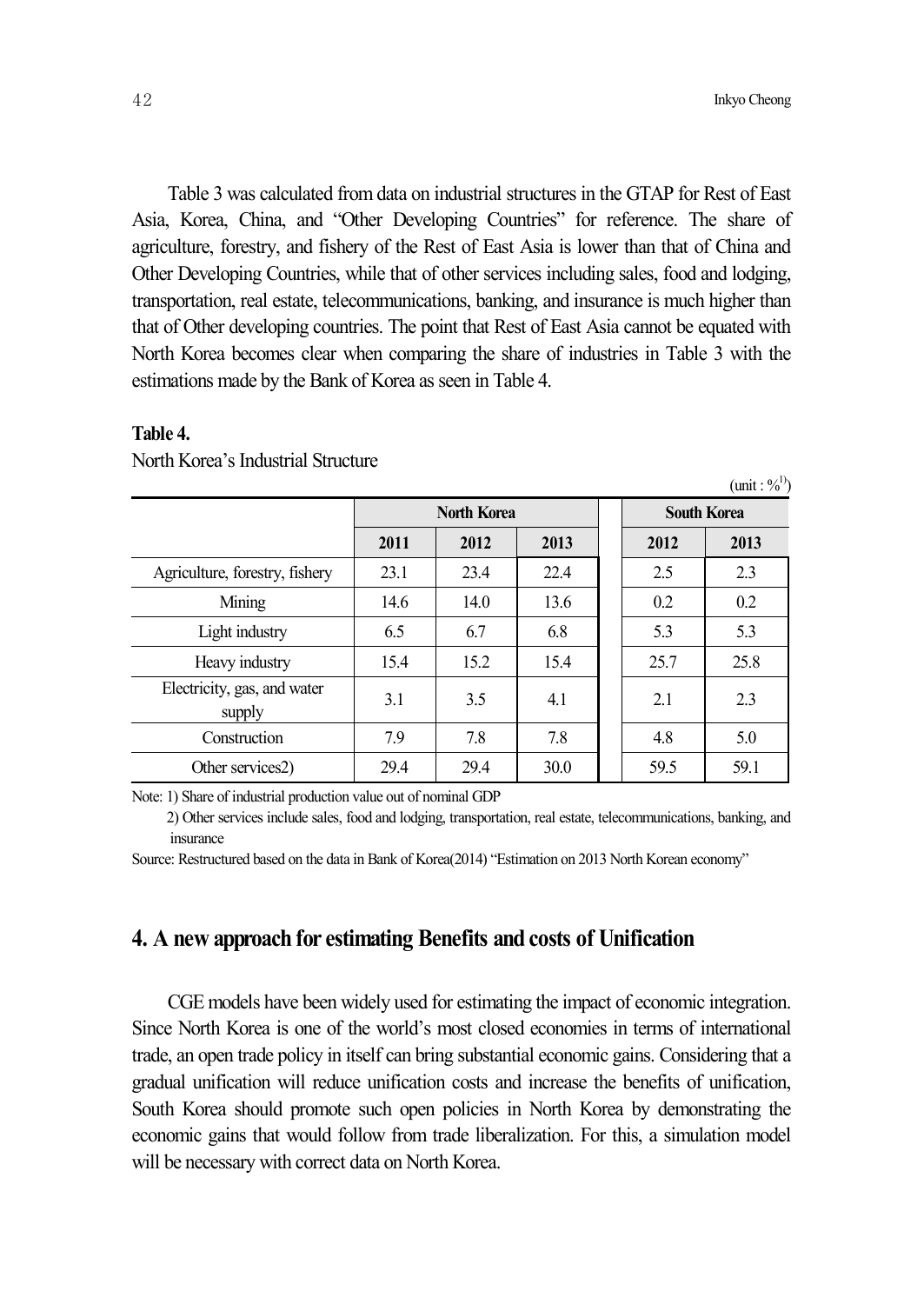A key issue in building a CGE model for North Korea will be adequate data and information on its economy. Although no official IO table for North Korea is available, Korean researchers have tried to obtain North Korean IO tables based on piecemeal information derived from various sources. Shin (2010) and Choi (2014) are some of estimation studies of the IO table for North Korea. The contribution by Shin (2010) was to build a social accounting matrix (SAM) and to reflect the values of services in the North Korean IO table, noting that socialist countries do not account for the value of services in production, based on the materialist view prevailing under socialism.

"There is a limitation on the data collection of North Korea's inter-industry transaction, thus previous studies have used the representative method to the estimate IO table with incomplete information such as RAS and Entropy technique."4) (Choi 2014, p.30). Following previous studies, Choi (2014) attempts to estimate an IO table for North Korea based on various data such as the IO coefficient of the Vietnamese IO table, the industrial GDP ratio, and trade statistics. 5)

With the available estimates of SAM and IO tables for North Korea, a more accurate assessment of the benefits and costs of unification will be feasible via several methods, although this is beyond the scope of this survey paper and a follow-up research study will be undertaken. These tables can be used in building a CGE model for North Korea, with additional information required depending on the model structure. Since global CGE models require more data and information, a single-country CGE model will be desirable initially, which can be extended into the global context in the second stage.

Another approach will be to introduce the North Korean economy into the GTAP database as its 130th country, which would be a great contribution to this resource. This job could be undertaken individually or in collaboration with the GTAP administrators. Due to the lack of information, many parameters will have to be proxied or benchmarked from similar regions, although these will inevitably differ from the North Korean case. Since North Korea's IO table derived by Choi (2014) has only 7 sectors, it may be difficult for researchers to calculate the 57 sectors in the GTAP. For this, a series of strong assumptions will be necessary and some distortions may be expected during the conversion process.

<sup>4)</sup> The RAS method is a kind of bi-proportional iterative adjustment of data in rows and columns. The Entropy method is to balance the data using a matrix balancing technique.

<sup>5)</sup> The Vietnamese IO table was obtained for the early 2000s by the OECD, which considered the development stage of North Korea, industrial GDP ratios from the Bank of Korea, and trade statistics fromKorea Trade-Investment Promotion Agency (KOTRA) and the Ministry of Unification.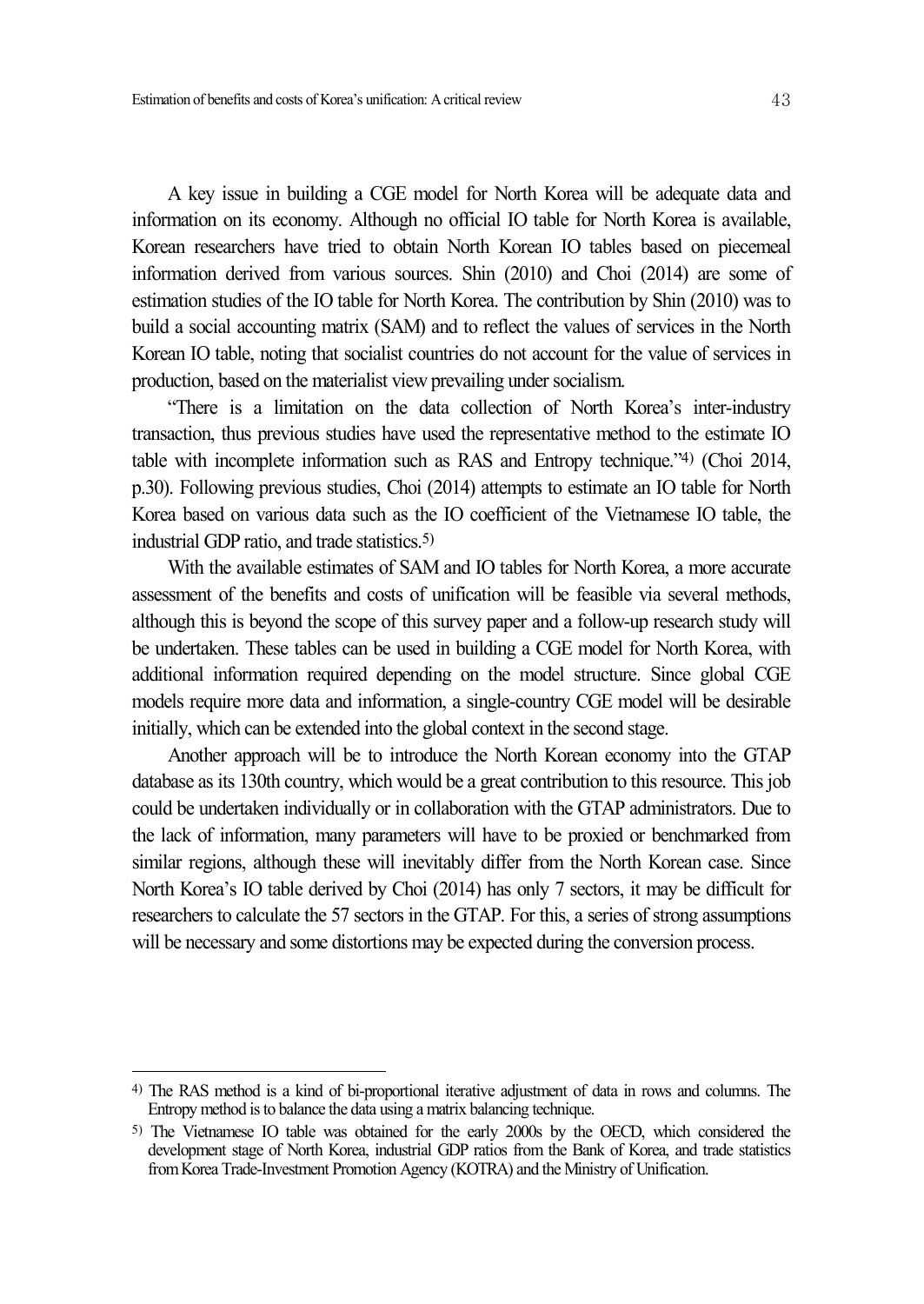# **5. Conclusion**

No one can be sure about the process of Korean unification, especially when considering the scenario of sudden collapse, but it is clear that a gradual unification will be most desirable in terms of the economic and political context. Thus, South Korea should encourage the most closed and poorest country in the world to become a part of the global economy. Political tension between the two Koreas needs to be softened by opening up dialogue. Moreover, trade and exchange between South and North Korea need to be improved. The symbolic cooperation in the Gaesung Industrial Complex should be expanded.

As for the assessment by the current government that unification could provide an economic windfall, there is no concrete study supporting this, and no clear consensus exists for the unification costs in Korea. The wide range of estimates needs to be narrowed and unification policy should be explored in order to reduce the costs of unification. "About \$500 billion would be needed to develop North Korea's economy over 20 years after reuniting, according to a report released this week by South Korea's Financial Services Commission. By contrast, the West German economy was 10-times larger than East Germany's when the Berlin Wall fell 25 years ago, the financial watchdog said. West Germany spent about \$2 trillion rebuilding a single country, some estimates show." (Bloomberg, November 21, 2014)

Policy-making bodies and national agencies need to understand the North Korean economy both qualitatively and quantitatively in order to produce more reliable estimates on the benefits and costs of unification. A CGE model for the North Korean economy will be a basic tool for decision making on unification policy. "Aside from the massive human and financial costs of the transition period, the duration of transition may also delay Korea's 'bonanza' … But conversations about the costs and benefits of unification must recognize tremendous uncertainty about the transition period —the dangers of which could have significant consequences for the political stability and economic potential of a unified Korea." (The Diplomat, February 23, 2015) 6)

<sup>6)</sup> Viewed April 10, 2015 at http://thediplomat.com/2015/02/the-perils-of-korean-unification/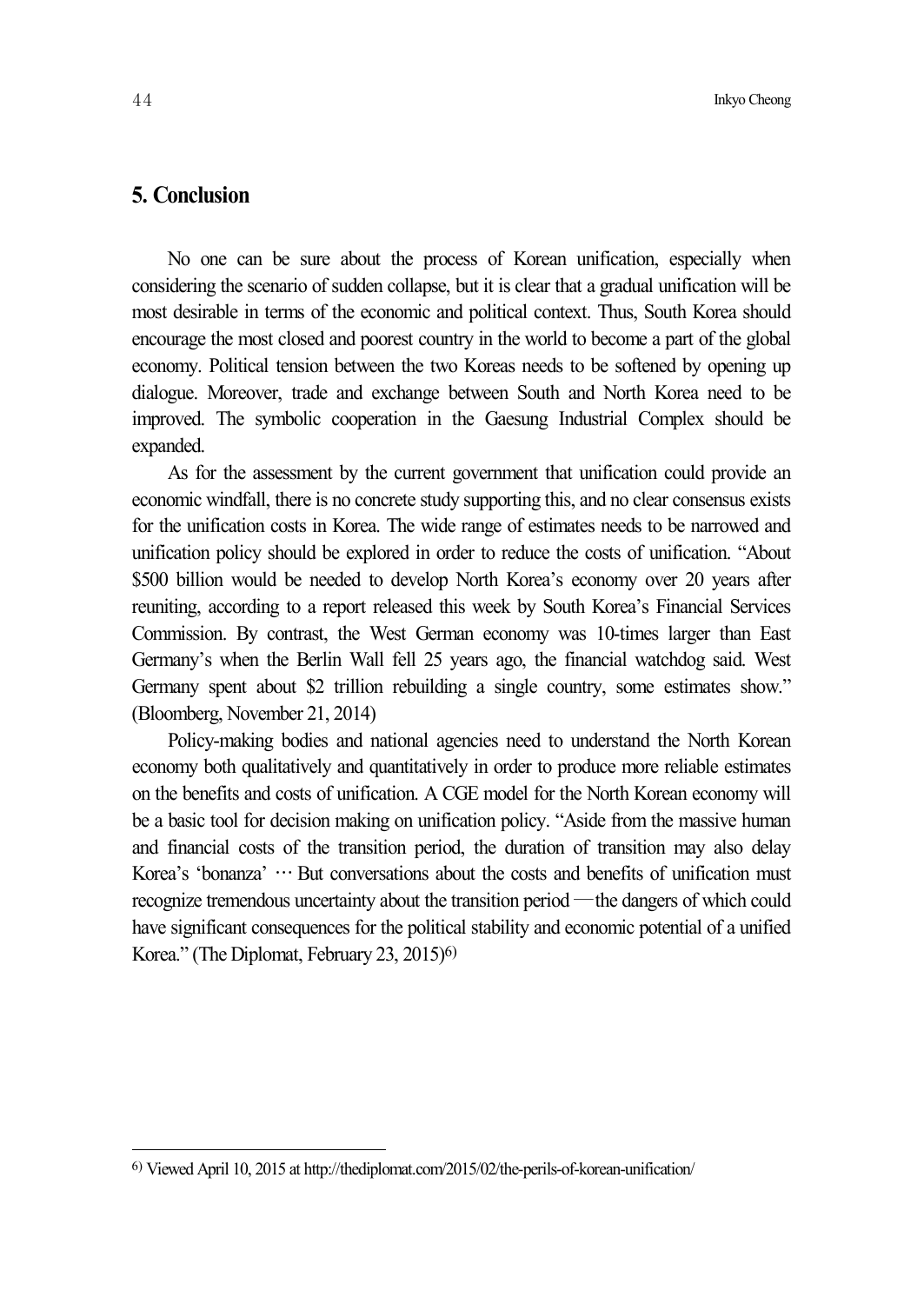# **References**

Bank of Korea(2014) "Estimation on 2013 North Korean economy"

- Beck, Peter M. (2010), "Contemplating Korean Reunification", The Wall Street Journal, January 4 (Retrieved 8 April 2015)
- BusinessKorea(2015), "Effects of Unification", viewed on March 22, 2015 at http://www.businesskorea.co.kr/article/6418/effects-unification-unification-korea-cr eate-us200-billion-economic-effects-surrounding#sthash.slZt8LKW.dpuf
- Chen, Lu and Theo Notteboom(2012), "Determinants for assigning Value-Added Logistics services to Logistics centers within a Supply Chain Configuration", Journal of International Logistics and Trade, Volume 10, No. 1
- Cho, Dongho(2010), "Desirable discussion on the costs of unification" Jeju Peace Institute
- Choi,Joonook(2011), How to finance unification costs?, Seoul: KIPF
- Choi, Jiyoung(2014), "A study on estimation of the Input-output table for the North Korea economy", BIKYOKYONGJAEYONGU Vol. 21, No. 2
- Goldman Sachs (2009), "A United Korea? Reassessing North Korea Risks (Part I)", Goldman Sachs Global Economics
- Hur, Yoon Jin, Solkey Lee and Jung Ung Min(2012), "Future Strategic Directions for TSR and TCR from the Perspective of the Northeast Asian Logistics Network", Journal of International Logistics and Trade, Volume 10, No. 1
- Hyundai Research Institute (2009), Recent Trend in Development of North Korea's Mineral Resources and the Implications(in Korean), by Haejung Lee
- Kim, Sukjin, Sukgi Lee, Kaehwan Kim and Doohee Lee (2008), Industrial development strategy based on the experience of transition economies, Seoul: KIET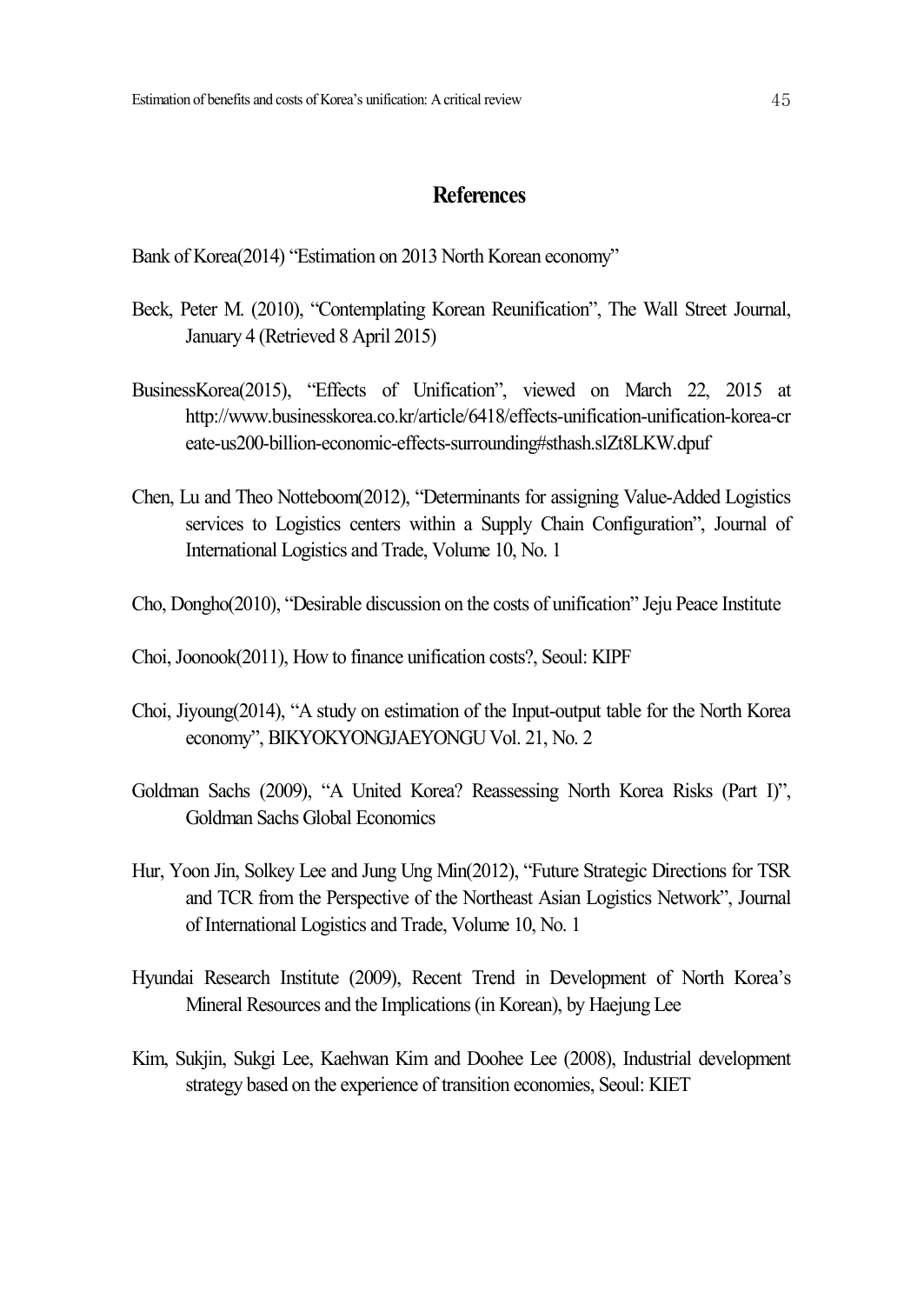- Kim, Changguen(2014), "Economic performance of German unification and research trend in German unification", JRI Research Series 4
- KINU(2011), "New approach on the benefits and costs of unification: Comprehensive research factor and the search for alternative approach", *Comprehensive research on the benefits and costs of unification*, Vol. 11, No. 1
- Korea Development Institute (KDI, 2010), "Future vision 2040", presented at the Future Planning Committee, 7<sup>th</sup> meeting
- KDI(2013), A Study on Economic Integration between South Korea and North Korea: Long-termdevelopment strategy for North Korea
- Korea Institute of International Economic Policy (KIEP, 2014), "Effects of Economic Integration between South Korea and North Korea", July.In Korean.
- Lee, Kwangsik and KownsikKim(2012), "Analysis on the studies on unification: BC of unification costs and the network of unification policy", *Public policy and administration of national agenda*, Vol. 6, No. 2, Dankook University
- Lee, Seung Hyun and Kim, Kap-sik(2011), "The Issues and Alternatives on the Reunification Cost of the Korean Peninsula", Policy Studies, Winter 2011
- Lee, Youngsun(1992), "Scenario approach for the economic effects and BC analysis of unification in Korea", Seoul, Institute of East and West Studies, Yonsei University
- Leontief, W.(1936),"Quantitative Input and Output Relations in the Economic Systems of the United States",*The Reviewof Economics and Statistics*, pp.105-125.
- Noland, M. (1996)."Some unpleasant arithmetic concerning unification" (No. 96).Institute for International Economics.
- Noland, Marcus, Sherman Robinson, and Li-Gang Liu(1997), "Calibrating the Costs (and Benefits) of Unification." Korean Economic Integration, Washington: Institute for International Economics